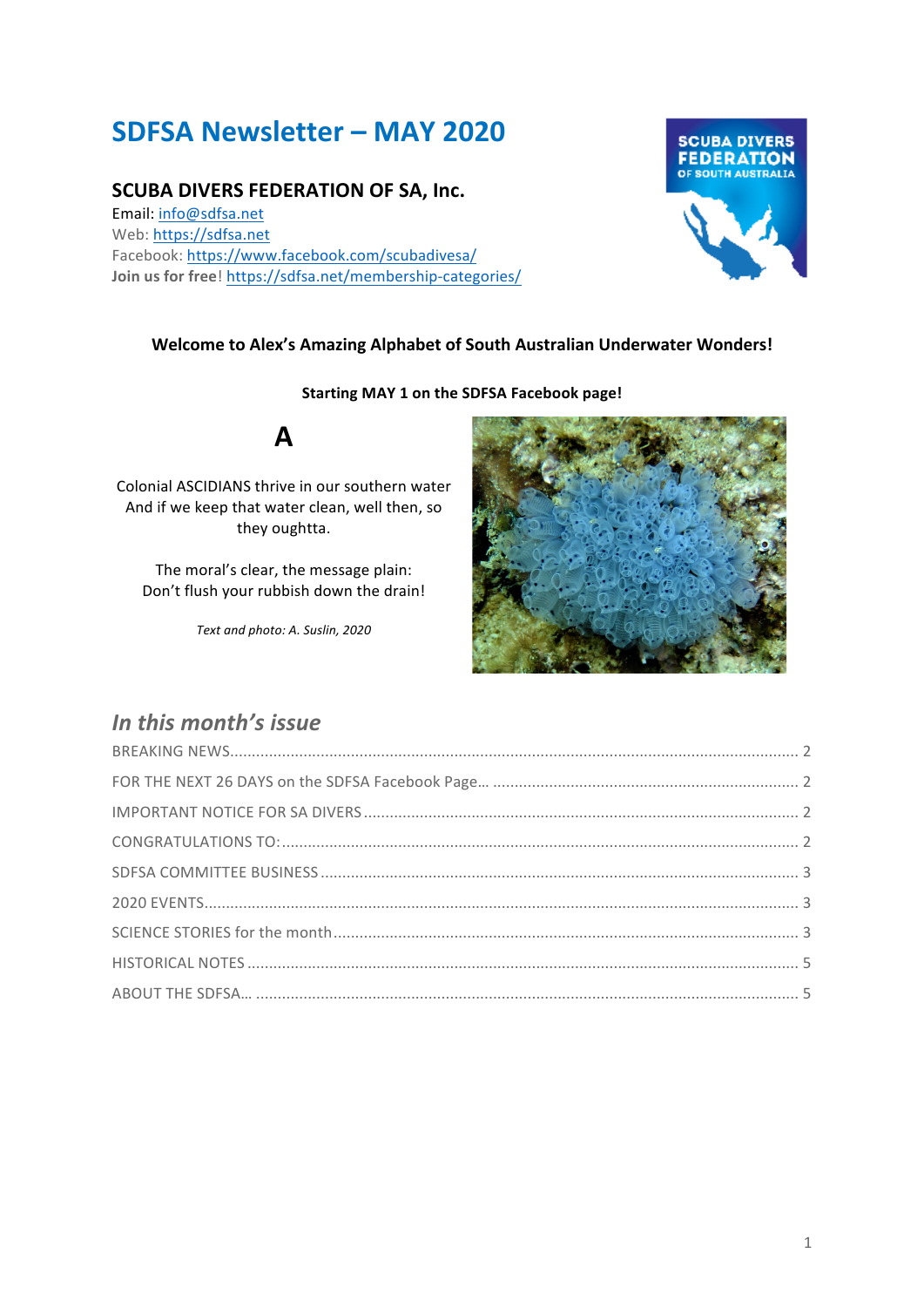### BREAKING NEWS

Temporary restrictions on fishing for the Giant Cuttlefish have been lifted by PIRSA. Watch our Facebook page for more information.

# FOR THE NEXT 26 DAYS on the SDFSA Facebook Page…

We know that many of you have not been in the water for weeks now, and are missing the connection with many of your diving friends (not to mention all the marine life we love). With ongoing social distancing restrictions, and with no options at present for escaping winter to tropical dive sites, we are all looking to get our diving "highs" online.

And so, in the absence of exploring the richness of the marine world in real time, we bring you:

#### **Alex's Amazing Alphabet of South Australian Underwater Wonders.**

**From 1 May, every day for the next 26 days**, Alex Suslin will share with us his photos and epigrams that capture the marine world we love and are missing so much at the moment.

Go to the SDFSA Facebook page for your daily dose of Alex's Amazing Alphabet.

# IMPORTANT NOTICE FOR SA DIVERS

The SDFSA Committee reminds divers that while the social distancing restrictions may in the coming weeks be loosened, they are still in place. For the latest information on the State of SA's guidelines, go to https://www.sa.gov.au/covid-19. And consult the guidelines on diving and COVID-19 put forth by DAN-Europe: https://www.daneurope.org/.

Going for a dive just with your buddy falls within the guidelines. But remember that all divers need to keep to the 1.5 metre distance rules. Each diver must therefore be able to get into and out of their gear, and into and out of the water, without assistance from their buddy.

Many of you will choose to continue diving within the guidelines for social distancing. We do ask that

you consider diving closer to home for the time being. We also draw your attention to the additional strain on emergency services should a dive accident occur: we ask those who are continuing to dive to be exceptionally cautious and diligent in your diving practices.

# CONGRATULATIONS TO:

The Marine Life Society of SA on the completion of their Port Adelaide Anchor Trail comprising 15 large anchors on the Lefevre Peninsula. Support for the guide was provided by a City of Port Adelaide Enfield grant. The double-sided A3 page folds down to pocket-size. Additional information is available at http://mlssa.org.au/2020/03/20/furtherreading-on-the-topic-of-anchors.

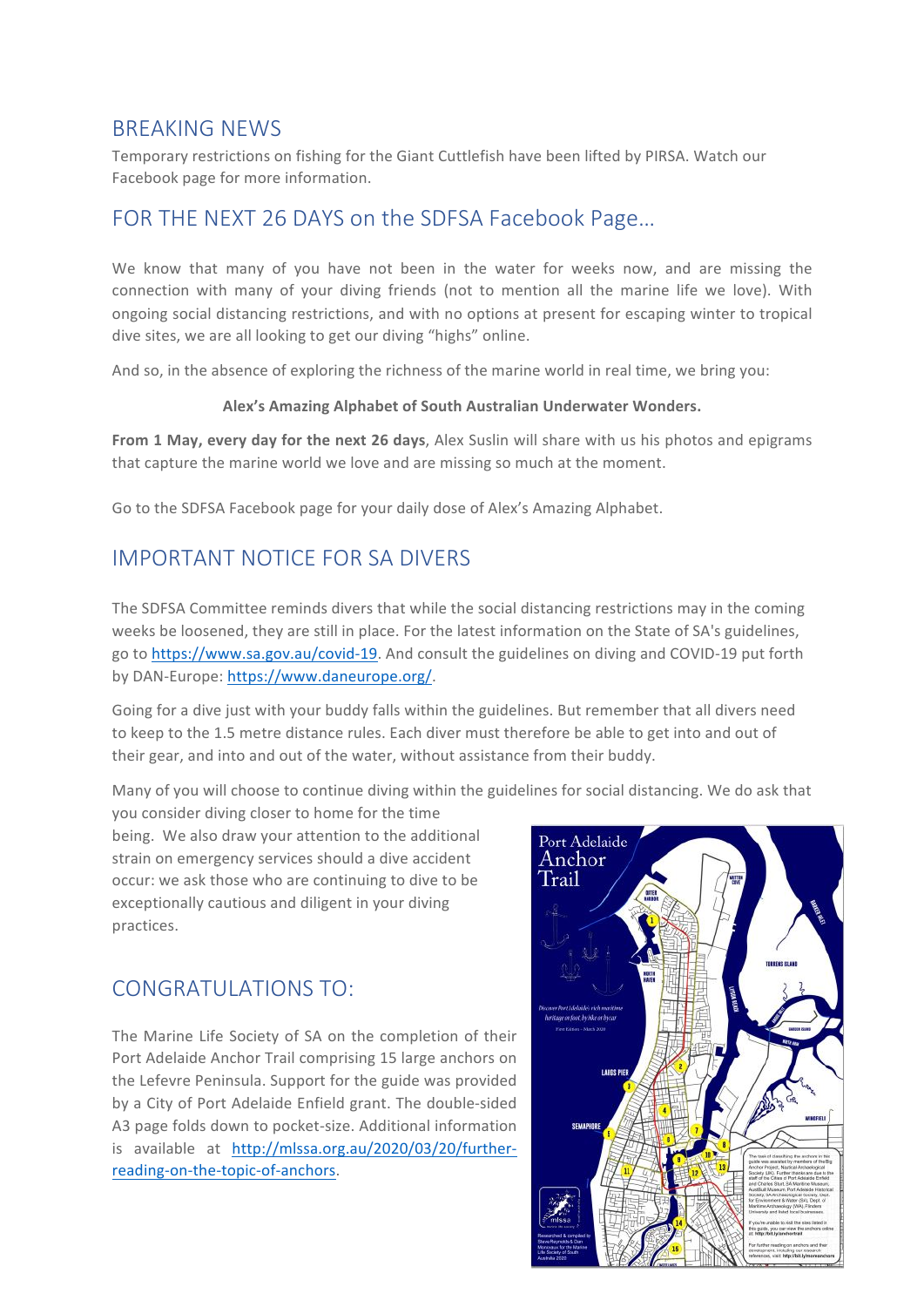### SDFSA COMMITTEE BUSINESS

The Committee is continuing to meet monthly via Zoom, with additional video conferences to develop the basis of a strategic plan for the next 3 to 5 years. Once a draft version is available we will be consulting with dive clubs, shops and our members on the way forward, to further connect and support the diving community in South Australia and to promote South Australian diving as worldclass. 

# 2020 EVENTS

**A** number of upcoming events have been postponed or cancelled. Keep checking on the following events by visiting the relevant websites:

- MIDE 2020 Malaysia International Dive Expo POSTPONED to 4-6 December 2020 www.mide.com.my.
- 6th International Eco Summit Conference Gold Coast, Queensland POSTPONED to 14-18 June 2021.
- Australian Marine Sciences Association/New Zealand Marine Sciences Society 2020 Conference - Sydney - POSTPONED, dates TBD - https://amsa2020.amsa.asn.au/.
- AIDE 2020 Australia International Dive Expo CANCELLED --www.australiadiveexpo.com.
- World Fisheries Congress 2020 Adelaide POSTPONED to September 2021 (dates TBD) https://wfc2020.com.au/.

#### **SCIENCE ALIVE!**

This year's Science Alive! Exhibition at the Adelaide Showgrounds has been postponed until further notice.

### **NATIONAL SCIENCE WEEK 2020: Deep Blue**

National Science Week 2020 will now only be conducted as an online science festival. National Science Week is an annual festival of science that takes place in August each year. The school theme for this year's National Science Week is "Deep Blue: innovation for the future of our oceans". National Science Week 2020 runs from 15th–23rd August. It will, however, only be conducted as an online science festival this year. Visit www.scienceweek.net.au for more details.

### **OZTEK CONFERENCE & OZDIVE EXPO 21**

Next year's OZTek, the Advanced Diving Conference & Exhibition, will be combined with OZDive Expo, Melbourne Conference & Exhibition Centre 11-12th September 2021. Visit https://OZTek.com.au and https://OZDive.net.au for more details.

# SCIENCE STORIES for the month

### **GIANT KELP RESTORATION PROJECT**

According to the Australian Marine Education Network (https://www.facebook.com/groups/510101945695277/), a Tasmanian marine permaculture project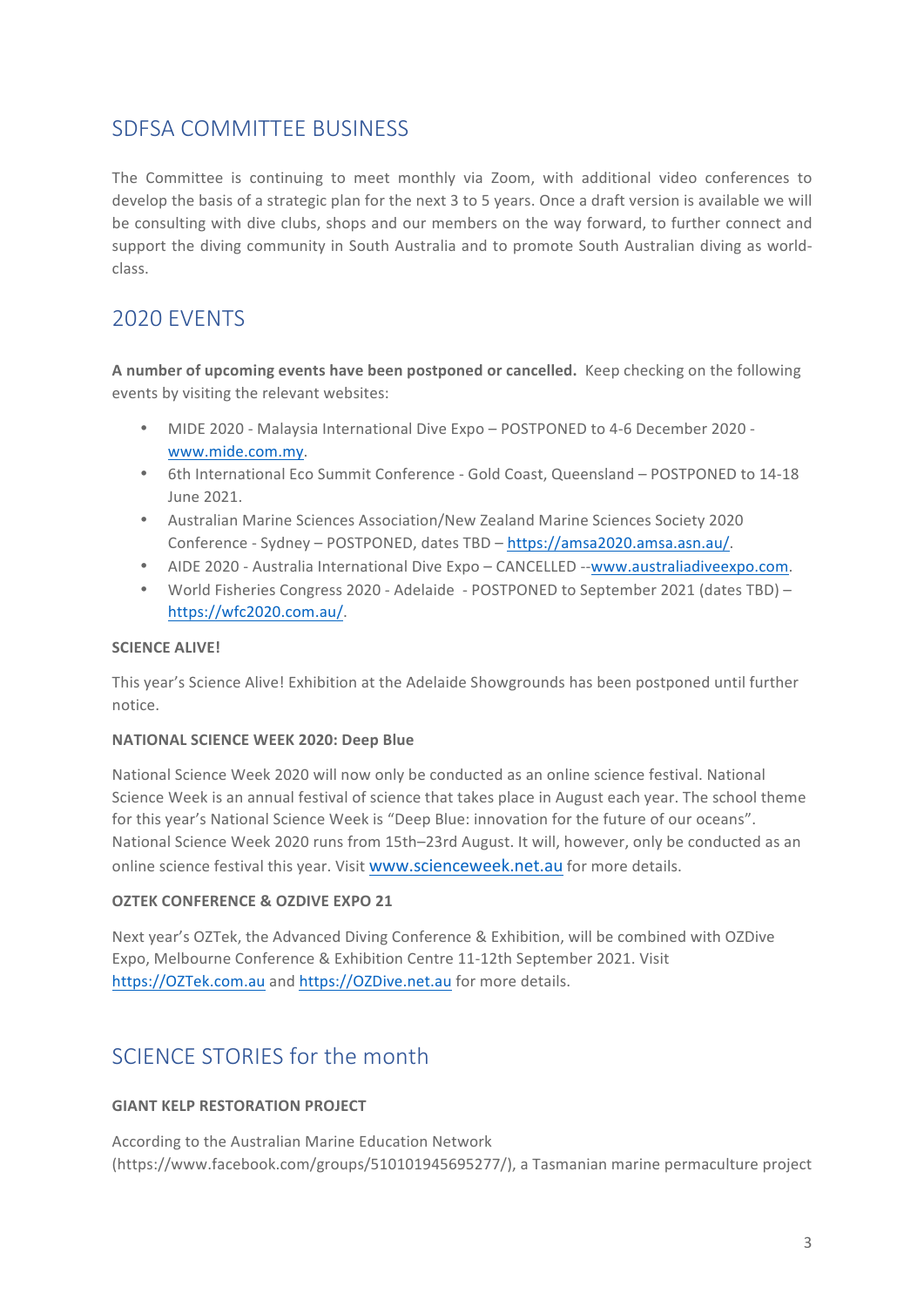team that had bred baby kelp bred in the laboratory is now growing the kelp on Australia's first seaweed platform in Storm Bay near Hobart. The team includes the University of Tasmania, the Climate Foundation and (the) The Intrepid Foundation. Marine permaculture is described as being "a regenerative solution that sequesters carbon and restores balance to our oceans".

### **SCIENTISTS' PLAN TO REPLENISH MARINE LIFE BY 2050**

UN Sustainable Development Goal number 14 aims to "conserve and sustainably use the oceans, seas and marine resources for sustainable development". Scientists have now put a 30-year plan together to achieve that aim. These scientists think that our underwater ecosystems can be restored and become thriving again despite issues such as climate change, plastic pollution and many other environmental concerns. Their plan points to the resilience of many marine species. They suggest that if these species are given a chance to recover, marine life can be replenished within a generation. The research has been published in "Nature".

To gauge the health of the oceans, the scientists investigated a wide variety of studies, reports and statistics. They found that 50% of marine life populations have suffered a decline over the last four decades.

They suggest nine key components form the basis of a recovery plan: salt marshes, mangroves, seagrasses, coral reefs, kelp, oyster reefs, fisheries, megafauna, and the deep sea. The researchers say that we need to focus on these key components, saying that salt marshes and sea grasses can lock away carbon in the atmosphere and mangroves have proven to be effective barriers against floods and waves.

They also pointed to previously successful conservation efforts to rescue species, such as elephant seals and green turtles, as evidence that all is not lost when it comes to keeping underwater ecosystems going. They also identified six "recovery wedges" to focus on: - protecting species, protecting spaces, harvesting wisely, restoring habitats, reducing pollution and mitigating climate change.

They said that if we get all of these wedges working together at scale, we should see an abundance of marine life recovery by 2050. (They stress that it is possible, but it will need a massive effort in terms of finances and international cooperation.)

They say that marine life "can flourish again and expand to support a growing human population on land. These ecosystems feed us, support us, and even keep us protected from unknown viruses. If we don't act to guarantee the future of the world under the seas, then we don't have much of a future ourselves."

Marine scientist Carlos Duarte, King Abdullah University of Science and Technology (KAUST) in Saudi Arabia says, "We are at a point where we can choose between a legacy of a resilient and vibrant ocean or an irreversibly disrupted ocean. Our study documents recovery of marine populations, habitats and ecosystems following past conservation interventions. It provides specific, evidencebased recommendations to scale proven solutions globally."

Susana Agustí, a marine scientist from KAUST says, "Rebuilding marine life represents a do-able grand challenge for humanity, an ethical obligation and a smart economic objective to achieve a sustainable future."

(Source: https://www.msn.com/en-au/news/techandscience/scientists-just-laid-out-a-detailed-planto-replenish-marine-life-by-2050/ar-BB12cFix?ocid=msedgdhp )